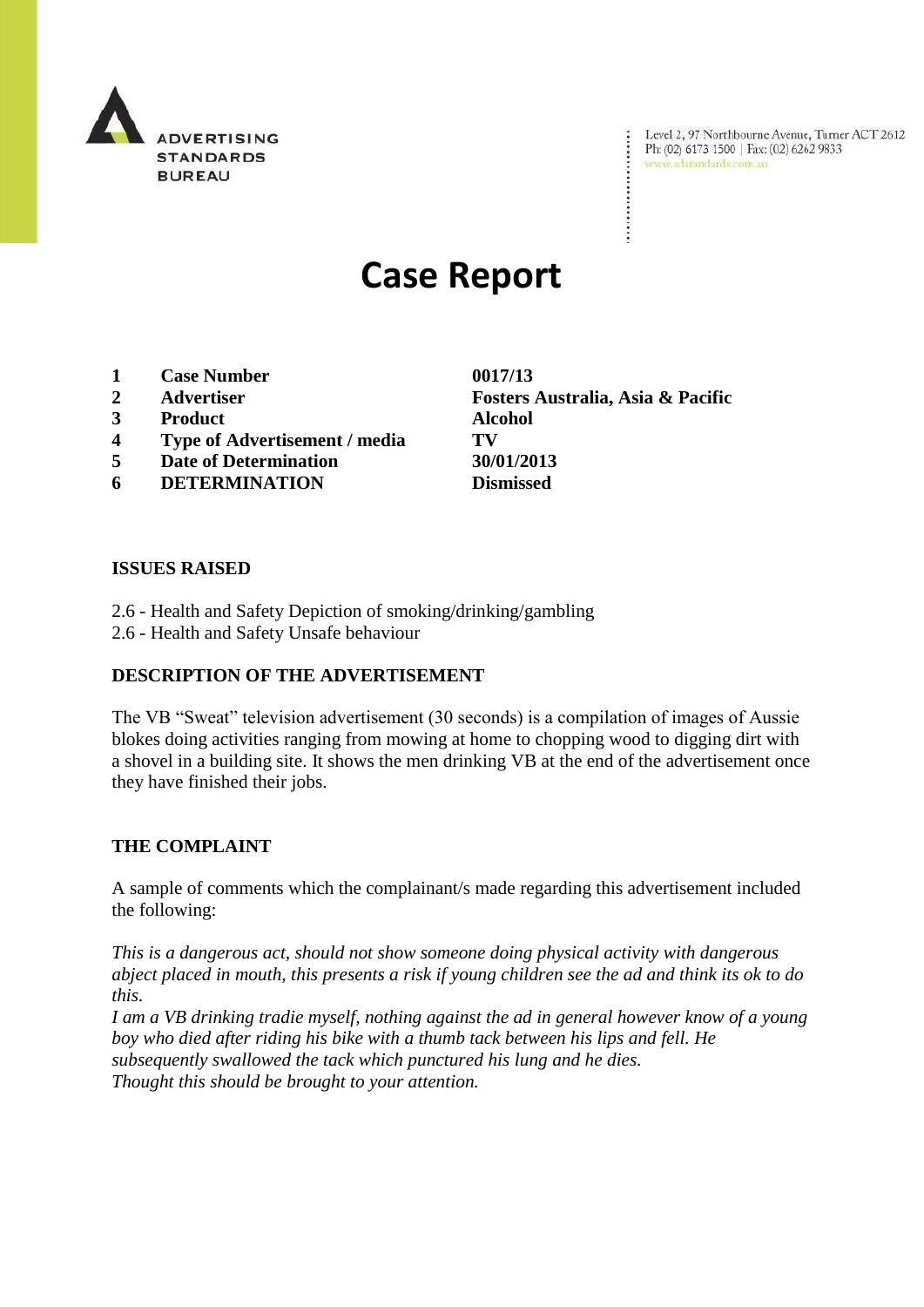*It clearly shows workmen on site drinking beer in a plumbing trench. It is not safe to drink alcohol on any worksite especially in a trench. They are encouraging workers to drink on the job and this is against all workcover guidelines and is a bad image to project especially to kids who have just left school to work. The ad also shows a bobcat and could imply that it is being operated. The ad in no way demonstrates that the work day is over the just sit in an open trench (this is not best practice, again see workcover) and drink beer. The other ads in the series also show people drinking at worksites such as the shirt and hands ads but the sweat ad was the worst in my opinion.*

*I wish to protest strongly about the ad Victoria Bitter have running on television. As a trainer who teaches OHS to many age groups, including young people, and tries to encourage zero alcohol and drugs in the workplace I find the ad be counter to community expectation and values. Many workplaces have even introduced mandatory testing because of the issue of alcohol being consumed, say at lunch time. And yet the workers in this ad don't even leave the site to drink, they simply sit down on the job and open up their beer with their feet in the trench, not even in a lunch room or hotel. I believe this leaves the impression that it is okay to drink alcohol on the job.*

#### **THE ADVERTISER'S RESPONSE**

Comments which the advertiser made in response to the complainant/s regarding this advertisement include the following:

*Thank you for your correspondence in relation to three (3) unique complaints (one complainant saw the television commercial on free to air, pay TV and on the internet) received that relate to a VB TV advertisement titled "Sweat". The complaint reference numbers are: 0017/13, 0018/13 and 0019/13.*

*Before we address the specific complaints I"d like to provide some background on VB"s current advertising. VB is running various creative on a number of media channels based on a theme of "For a Hard Earned Thirst". This theme brings to life the Aussie tradition of working with your hands/working up a sweat and knocking off with a VB.*

*The television campaign has three advertisements and with "Sweat" VB is celebrating hardworking, capable blokes. Also running is an extensive radio campaign based on "Knock off drinks". Whilst I don"t wish to labour the point, I do want to be very clear that our approach with "Sweat" was not to show drinking whilst on the job at a building site. We do not condone this kind of alcohol consumption and it was never our intention for the television advertisement to be perceived in this way. In fact a Safety Supervisor was on set to ensure that all scenes were realistic but also followed Occupational Health and Safety (OH&S) guidelines where relevant.*

*In terms of the VB "Sweat" television advertisement (30 seconds), it is a compilation of images of Aussie blokes doing activities ranging from mowing at home to chopping wood to digging dirt with a shovel to a building site. All images are standalone – that is they do not tell a sequential story with one image setting the scene for the next. It is best described as a compilation of different images accompanied by a voice over that references sweat (see Appendix A). The majority of scenes have no alcohol consumption with only the two final frames depicting this.*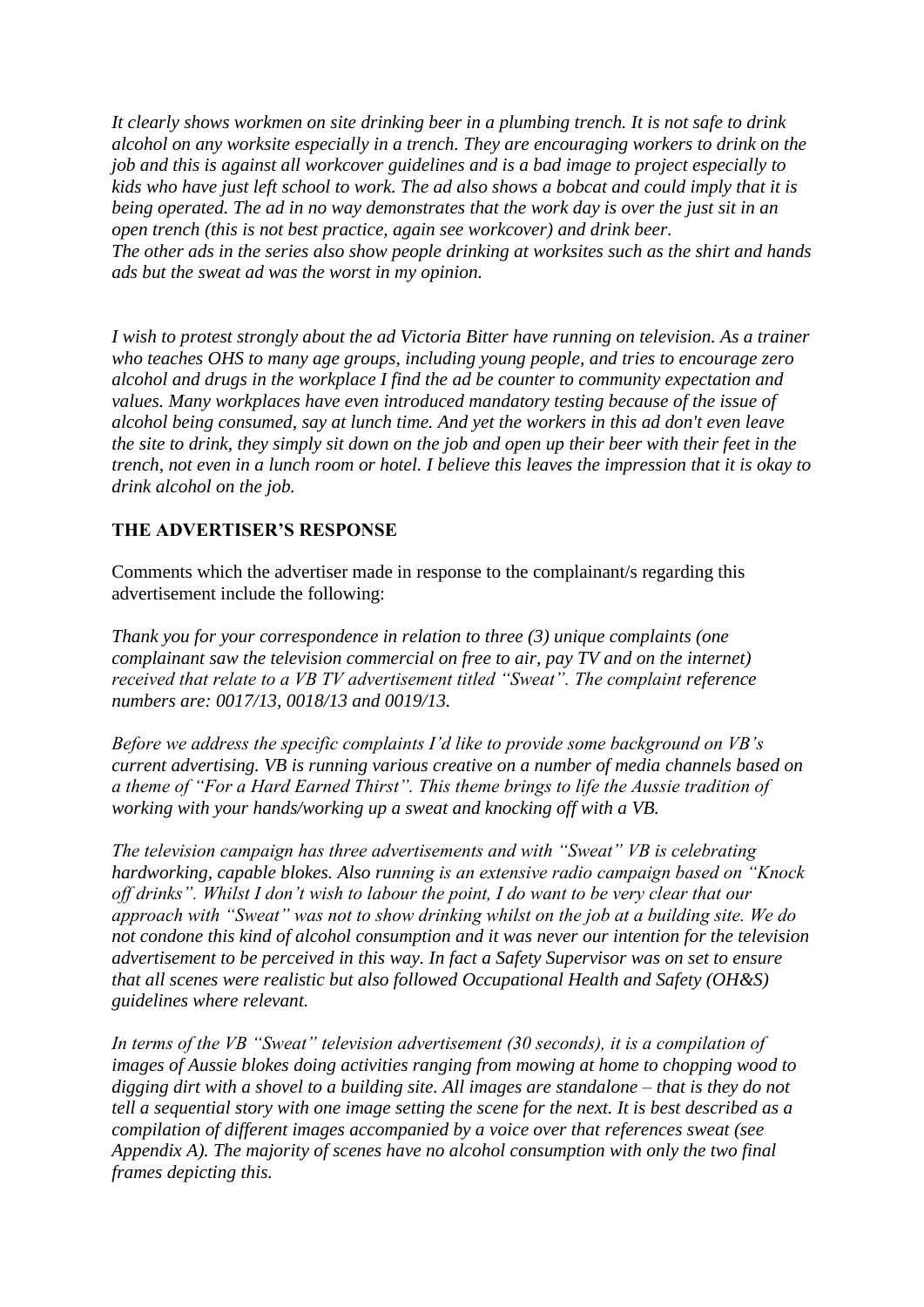*The scene in question ("Trench") shows a private backyard – you see a weatherboard house in the background. The father and son are dressed in civilian clothing and are sitting in a shallow trench (600mm deep). It"s a home improvement/do it yourself (DIY) job. Tools are deliberately laid down in order to act as an indicator that work is finished. It"s late afternoon (there is no sunlight). They have a beer in hand. "Trench" is the second last frame in the television advertisement. The next frame shows a close up of a VB can being consumed. The complainants state that the "Trench" scene is a worksite but in fact it's not. It's a couple of blokes who have completed work in their backyard and who are now "admiring" their hard work and enjoying a quiet beer. We believe that showing blokes enjoying a beer after hard physical activity is reasonable (and a common practice amongst our target market) and that they don"t need to leave their own backyard to do this.*

*The "Trench" scene is also at the end of the advertisement and in doing so signifies that the work is done. The advertisement then concludes. It might seem obvious to state but no-one at the end of the advertisement is working (when the drinking is happening) and given the advertisement ends I don"t believe it"s feasible to extrapolate that they then go "back" and start working – particularly given we don"t show this. Again "Trench" represents a backyard job versus a building site.*

*There was also a reference to a bobcat in one of the complaints – I"ll call that scene "Bobcat". This scene shows a building site. "Bobcat" and "Trench" represent different scenes – one a busy building site and the other a private residence with a home improvement/DIY project. To this end, "Bobcat" was shot at a different location (a building site that was in progress), on a different day and with different talent to the "Trench" scene (shot in the backyard of a private residence). Importantly in "Bobcat", there is no alcohol consumption. As previously stated we do not condone alcohol consumption whilst on the job at a building site and we are disappointed the TV commercial has been perceived in this way. We recognise the importance of a considered approach to alcohol consumption in the workplace and we have our own CUB Alcohol Policy in relation to the consumption of alcohol at our various sites.*

*A complaint was also made in relation to a scene where a man holds two screws in his mouth - it"s a quick close up shot (two seconds) of just his face. The complainant references a case where a cyclist punctured his lungs from swallowing a thumbtack. Whilst this is tragic and extremely unfortunate, it"s vastly different to what we show in the "Sweat" advertisement. To our knowledge "holding screws in your mouth" is not considered a no go area by the community nor does it go against OH&S guidelines. Our aim was to show how everyday Aussie blokes approach their jobs and using your mouth in this way (to hold a screw or keys etc.) is pretty common. This two-second shot, and really the whole advertisement, depicts very ordinary every day activities and we don"t believe it has a strong sense of encouraging emulation.*

*As stated at the beginning of this letter, one complainant has referenced three different media channels where they viewed the television advertisement and we have been asked to comment on its placement. We believe that the advertisement is appropriate for various media including free to air, pay TV and also on-line. "Sweat" is rated L (FOSV376 – CAD # LWSDNABA) and in terms of free to air TV it was played in line with the guidelines outlined in the Commercial Television Industry Code of Practice for alcohol advertising.*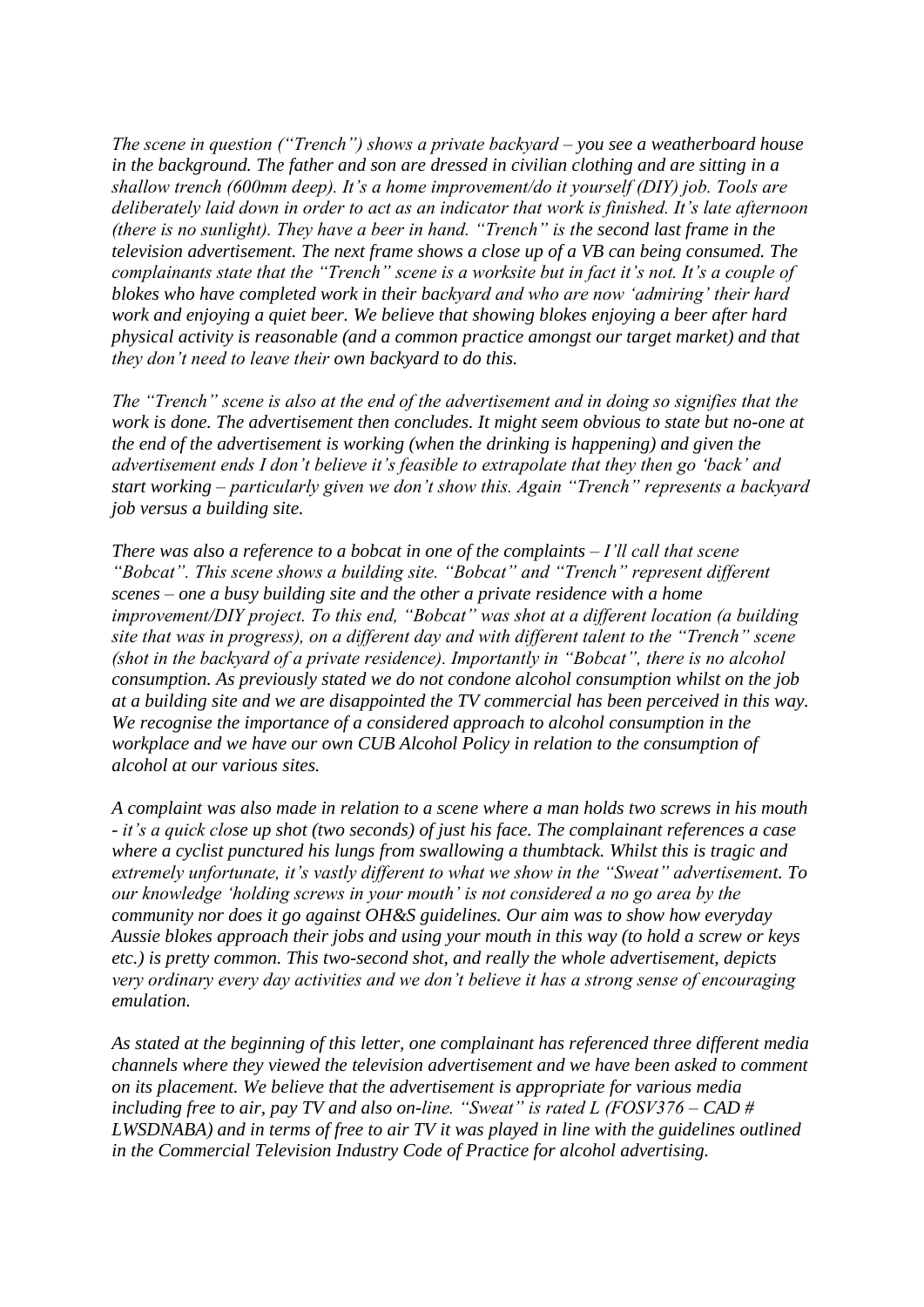*We also believe that the advertisement is compliant with the AANA Code of Ethics in its entirety. In support of this, there is a complete absence of violence, discrimination, nudity, obscene language and any sexual themes. For your information this television commercial was also prevetted via the independent alcohol advertising prevetting service.*

*The CUB team take their commitment to responsible marketing of our products seriously and if we can provide further information or assistance, please let me know.*

### **THE DETERMINATION**

The Advertising Standards Board ("Board") considered whether this advertisement breaches Section 2 of the Advertiser Code of Ethics (the "Code").

The Board noted the complainant's concerns that the advertisement depicts unsafe behaviour in and around a work site.

The Board viewed the advertisement and noted the advertiser"s response.

The Board considered Section 2.6 of the Code. Section 2.6 of the Code states: "Advertising or Marketing Communications shall not depict material contrary to Prevailing Community Standards on health and safety".

The Board noted the advertisement features various scenes of adult men performing manual, laborious tasks like mowing, digging and chopping wood and working up a sweat. The voice over describes how sweat is something to be proud of and that "there"s nothing wrong with a bit of sweat".

The Board noted the complainants concerns that one of the men is shown holding two screws in his mouth and at the end of the advertisement two men are shown sitting on the edge of a trench opening a beer.

The Board noted that there is a genuine community concern for workplace health and safety including construction sites and around the home and that much community education and workplace compliance has attempted to improve safety and eliminate unsafe practices on commercial building sites. The Board further noted that the consumption of alcohol while operating heavy machinery is against the law.

The Board viewed the advertisement and firstly discussed the image of the man holding the screws in his mouth. The Board considered that although this may not be the recommended manner in which to hold screws, it is a very common behaviour carried out by many tradesmen as well as home renovators in order to make the particular task easier to manage. The Board considered that most reasonable members of the community would consider this behaviour as common practice and that the advertisement is not encouraging or promoting this type of behaviour.

The Board then considered the scenes of the men sitting on the edge of the trench. The Board noted that the advertisement is intended to draw the attention of the viewer to the types of